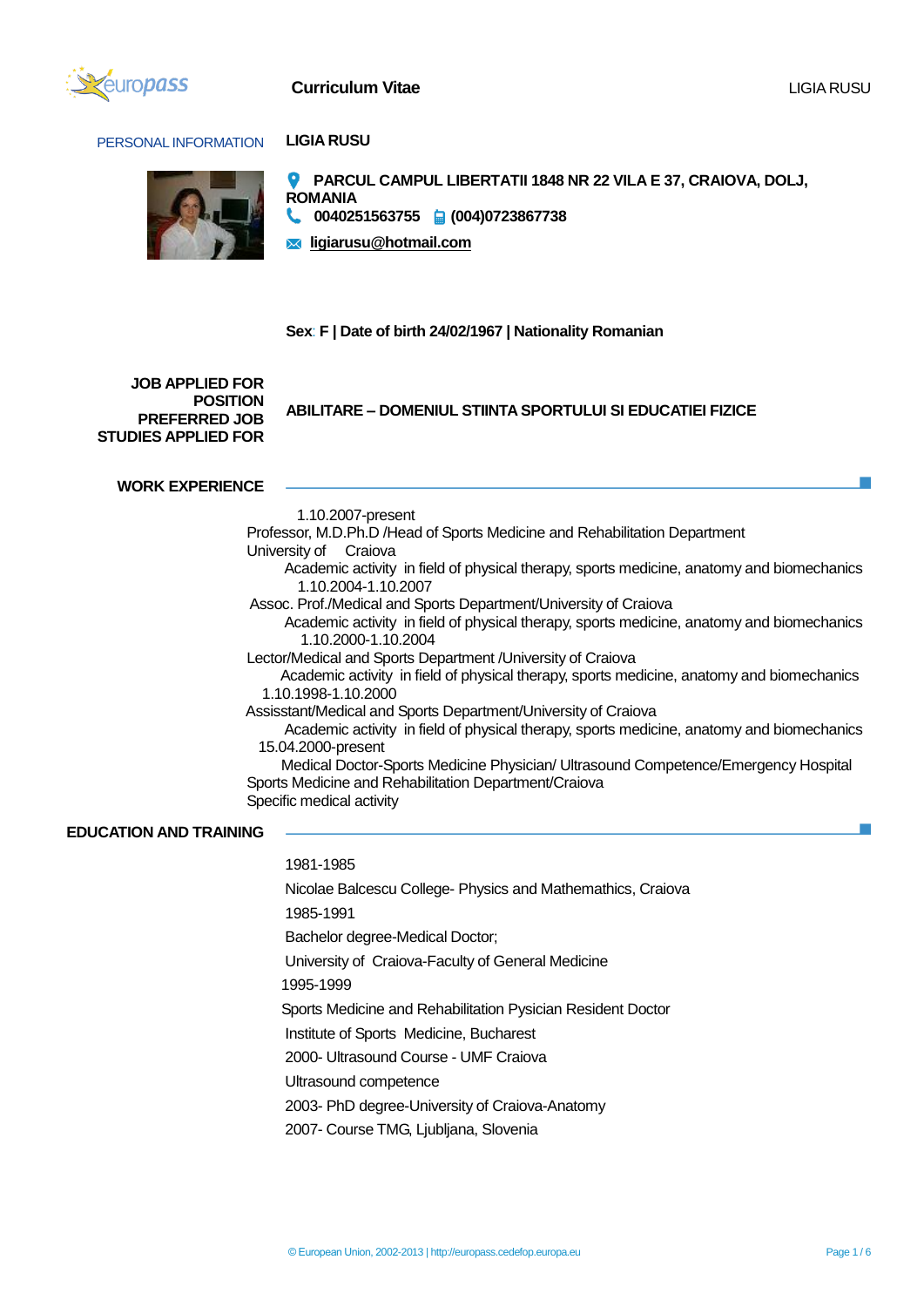

## **Other courses**:

*1.Myelodysplastic and Myeloproliferative Disease*: Biology and Treatment, with the aim of integrating this new knowledge into present work in oncology-curs organizat de European School of Oncology.-Patras, Grecia, 1997.Chairman of the Scientific Committee-Prof. Umverto Veronesi M.D.; chairman of the Course-N.C. Zoumbos; A. Bacigalupo.

*2.Formation Professionelle Medicale/ A.N.F.O.R.M.E.S*- F.I.M.S, 4-5.12. 2000, Paris, France.

4.*Course Medicină Sportivă*, / Comitetul Olimpic Român, 8-12.10.2000.

5.*Symposia- Actualities in ultrasound*, UMF,Craiova, 30.03.2002.

6.*Course\*Electrocardiografie teoretică şi practică*\*, UMFCraiova, 1-31.05.2002.

7.*Course [F.I.M.S-în](mailto:F.I.M.S-@n) cadrul XXVII FIMS World Congress of Sports Medicine*, 5-9.06.2002, Budapesta, Hungary

8.*Course-Efficency of physical therapy*, 21-22.11. 2003, Bucharets.

9.*Course –National Congress of Reumatology* 15-18 .09. 2004

10.*Course Doppler ultrasound* , UMF Craiova, march-may 2006

11. *Course"Electromyography in rehabilitation* ", U.M.F Carol Davila, Bucharest, Hospital ELIAS,2007.

12.*Symposia " Rehabilitation in ambulatory* ", Hospital ELIAS Bucharest 7-8.12. 2006.

13. *Rehabilitation course Bad Ragz Method*-Klinic Valens, Swiss, May 2008

14. *Sport Rehab Course Lower Limb*/Thesalonik, Grece, 14-16 May2010

15.*3 rd Summer Course Sports Medicine*-24-29August 2015, Marathonas, Greece

16. *15.Iternational Ultrasound Course Euro-Musculus VII*, 15-18November 2016, Ghent, Belgia

17.*Course US-guided PRP infiltration techniques*, 18November2016, Ghent ,Belgia

18.*Course Sports Cardiology*, Romanian Society of Cradiology, 3.03.2017, București

# **PERSONAL SKILLS**

| Mother tongue(s)                             | Romanian                                                                                                                                                                                                                                                                                                                                                                                         |                |                       |                      |                |
|----------------------------------------------|--------------------------------------------------------------------------------------------------------------------------------------------------------------------------------------------------------------------------------------------------------------------------------------------------------------------------------------------------------------------------------------------------|----------------|-----------------------|----------------------|----------------|
| Other language(s)                            | <b>UNDERSTANDING</b>                                                                                                                                                                                                                                                                                                                                                                             |                | <b>SPEAKING</b>       |                      | <b>WRITING</b> |
|                                              | Listening                                                                                                                                                                                                                                                                                                                                                                                        | Reading        | Spoken<br>interaction | Spoken<br>production |                |
| English                                      | <b>B2</b>                                                                                                                                                                                                                                                                                                                                                                                        | <b>B2</b>      | <b>B2</b>             | <b>B2</b>            | <b>B2</b>      |
|                                              | Replace with name of language certificate. Enter level if known.                                                                                                                                                                                                                                                                                                                                 |                |                       |                      |                |
| French                                       | A <sub>1</sub>                                                                                                                                                                                                                                                                                                                                                                                   | A <sub>1</sub> | A <sub>1</sub>        | A <sub>1</sub>       | A <sub>1</sub> |
| <b>Communication skills</b>                  | Good communication skills gained through my experience as teacher to university and<br>medical activity                                                                                                                                                                                                                                                                                          |                |                       |                      |                |
| Organisational / managerial<br><b>skills</b> | - Leadership - Head of Sports Medicine and Rehabilitation Department, University of<br>Craiova<br>- Scientific dean-Faculty of Physical Education and Sport, University of Craiova<br>- Director of Research Center-Center of Study the Human Body Motricity, University of<br>Craiova<br>- Chief of Bionegineering Department, INCESA, (Institute for Applied Science) University of<br>Craiova |                |                       |                      |                |
| Job-related skills                           | - Good command of quality control processes in filed of educational and research<br>• Skills in filed of clinical and functional assessment                                                                                                                                                                                                                                                      |                |                       |                      |                |
| <b>Computer skills</b>                       | . Good command of Microsoft Office™ tools, PPT, Excel, Internet                                                                                                                                                                                                                                                                                                                                  |                |                       |                      |                |
| <b>Other skills</b>                          | - Carpentry, coordinate the volunteers activity in field of rehabilitation the disabilities people                                                                                                                                                                                                                                                                                               |                |                       |                      |                |
| <b>Driving licence</b>                       | B                                                                                                                                                                                                                                                                                                                                                                                                |                |                       |                      |                |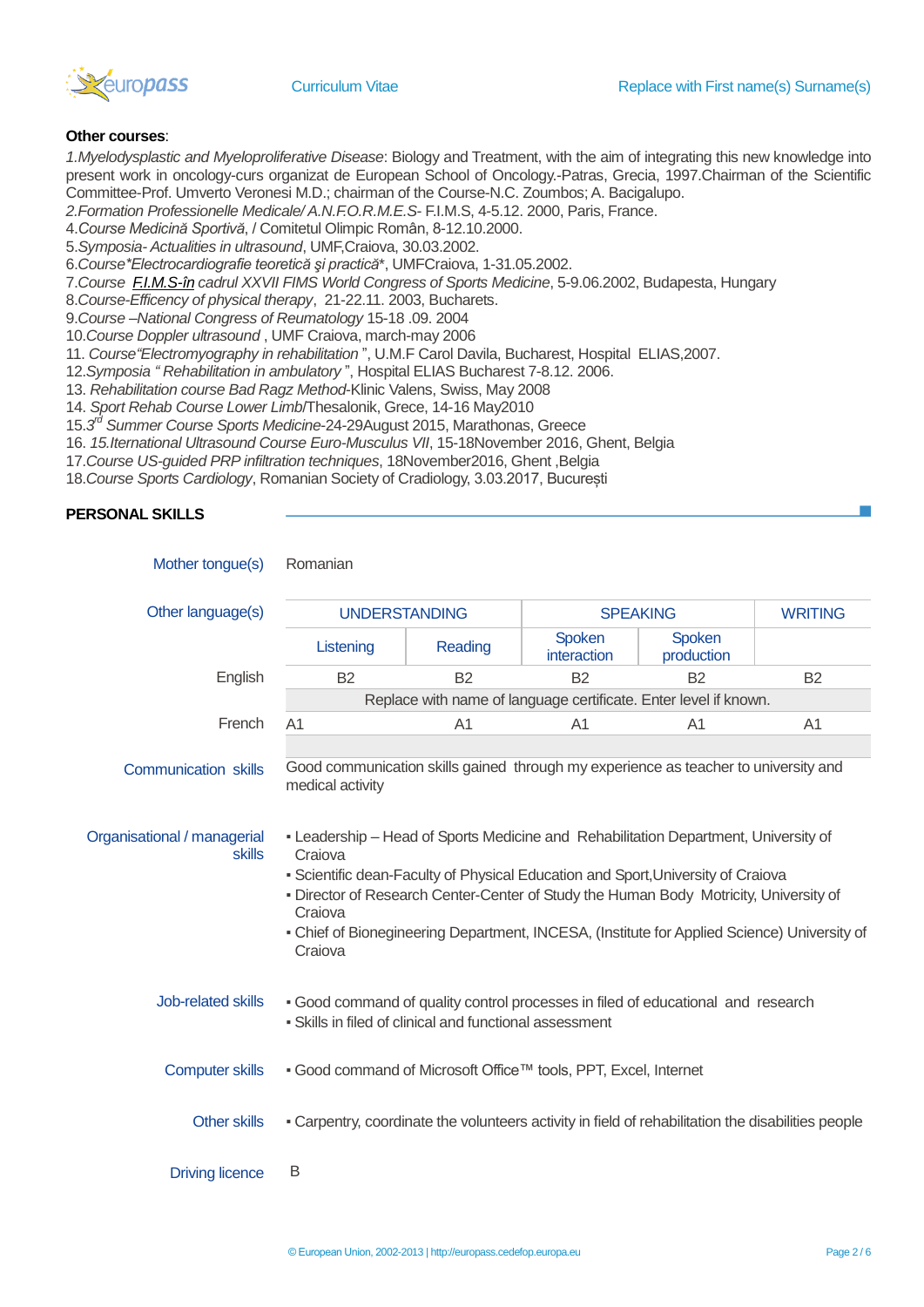

# **Curriculum Vitae** LIGIA RUSU

1. M.C.Neamțu, Ligia Rusu, Petre Florinel Rusu,Oana Neam, D. Georgescu, Maria Iancău, Neuromuscular assessment in the study of structural changes of

striated muscle in multiple sclerosis, *Romanian Journal of Morphology and Embryology* 2011, 52(4):1299–1303 (ISSN (on-line) (2066-8279).

2.M.C. Neamţu, Ligia Rusu, Mihnea Marin, Taina Avramescu, Rusu Petre Florinel, O.M. Neamţu, Maria Iancău, Morphofunctional aspects of lower limb in multiple sclerosis, *Romanian Journal of Morphology and Embryology* 2012, 53(1): pag. 117–120 (ISSN (on-line) 2066-8279).

3.M.C.Neamţu, Ligia Rusu, Rusu Petre Florinel, Mihnea Marin, O.M. Neamţu, Biomechanical disorders of foot in multiple sclerosis, *Romanian Journal of Morphology and Embryology* 2012, 53(3)suppl: pag. 841-845 (ISSN (on-line) 2066-8279).

4.Ligia D Rusu, Germina GH Cosma, Sorina M Cernaianu, Mihnea N Marin, Petre Florinel Rusu, Daniel P Ciocănescu, Florin N Neferu Tensiomyography method used for neuromuscular assessment of muscle training *Journal of NeuroEngineering and Rehabilitation* 2013, 10:67 doi:10.1186/1743-0003-10-67

*5.*E.I .Paun, L.Rusu, Rusu Petre Florinel , Role of electric stimulation in gait rehabilitation after stroke, *European Journal of Neurology* 2010, 17 (Suppl. 3), 585

6.L Rusu, M. Dragomir, Rusu Petre Florinel, M.Marin, Ankle foot rehabilitation in stroke using biomechanical assessment, *Cerebrovasc Dis* 2011;31(suppl 2):1–322

7.Copilusi C., Marin M., Rusu L., Geonea I., Design Considerations regarding a New Knee Orthosis. *Journal of Applied Mechanics and Materials* Vol. 162 (2012) pp 276-285. Online available since 2012/Mar/27 at [www.scientific.net](http://www.scientific.net/) (2012) Trans Tech Publications, Switzerland doi:10.4028/www.scientific.net/AMM.162.276 ISI PROCEEDINGS

8.C. Copilusi, M. Marin, N. Dumitru, L. Rusu , Locomotion System Dynamic Analysis with Application on Children Orthotics and Prostheses Devices. *World Congress on Engineering. 2012*. Londra. Marea Britanie. pp1663-1668

9.Copiluşi C., Marin M., Rusu L., "A New Knee Prosthesis Design Based on Human Lower Limb Cinematic Analysis" *World Congress on Engineering. 30 June – 2 July 2011*. London, U. K. Pp. Published by International Association of Engineers. ISBN 978-988-18210-7-2. ISSN 2078-0958

10.Copilusi C., Dumitru N., Marin M., Rusu L., "Human Lower Limb Kinematic Analysis with Application on Prosthesis Mechanical Systems". *13th World Congress in Mechanism and Machine Science, Guanajuato, México. IMD-123. IfTOMM-2011*. Paper ID: A22-343. ISBN 978-607-441-131 BDI

11..Copiluşi C., Marin M.,Rusu L.: "Design of a New Human Knee Prosthesis Based on Cam Mechanism". The *21th INTERNATIONAL DAAAM SYMPOSIUM* "Intelligent Manufacturing & Automation: Focus on Interdisciplinay Solutions". pp. 709-711.20-23th October 2010, Zadar, Croatia.

12..Copiluşi C., Marin M., Rusu L., "A New Knee Prosthesis Design Based on Human Lower Limb Cinematic Analysis" World Congress on Engineering. 30 June – 2 July 2011. London, U. K. Pp. Published by *International Association of Engineers*. ISBN 978-988-18210-7-2. ISSN 2078-0958

13..Copilusi C., Dumitru N., Marin M., Rusu L., "Human Lower Limb Kinematic Analysis with Application on Prosthesis Mechanical Systems". 13th World Congress in Mechanism and Machine Science, Guanajuato, México. IMD-123. *IfTOMM-2011*. Paper ID: A22-343. ISBN 978-607-441-131- 7.

14..Copiluși C., Dumitru N., Rusu L., Marin M.,: " Cam Mechanism Kinematic Analysis used in a Human Ankle Prosthesis Structure". *World Congress on Engineering*. 30 June – 2 July 2010. London, U. K. Pp. 1316-1320. Published by International Association of Engineers. ISBN 978-988-18210-7-2. ISSN 2078-0958.

15.Copiluşi C., Dumitru N., Marin M., Rusu L.: "Design of a new prosthetic mechanical system used in human ankle joint disarticulation", *Medical Physics and Biomedical Engineering World Congress* 2009, 7-12 September, Munchen Germany. Published as IFMBE Proceedings Dossel-Schleggel Eds. Springer Berlin Heidelberg Publishing house. ISBN 978-3-642-03888-4 .Volume 25/9.

16.Vasilescu M, Rusu L, Nestianu V et al (2011). Complex method for localized muscle fatigue evaluation. International *Journal of Chemical and Biological Engineering*; 53: 795-798.

17.Vasilescu M, Balseanu AT, Balasoiu M, Rusu L et al (2010). The effects of continuous versus intermittent aerobic exercises on lipid profile and anthropometrical parameters at young with Metabolic Syndrome. *Medicina Sportiva*; 6(1): 1304-1311.

18.Mihai Marian Dragomir, Ligia Rusu, Mirela Vasilescu, Petre Florin Rusu,2010, Gait analysis using Footscan force platform, Sport Medicine Journal, supplement 3, ISSN 1841-0162

19.Mihai Marian Dragomir, Ligia Rusu , Petre Florin Rusu, 2010, Psychosocial Impact in Stroke Rehabilitation , *Sport Medicine Journal*, supplement 3, ISSN 1841-0162

20.Paun Elvira, Rusu Ligia, Popescu Roxana, Copilusi Petre Cristian,Cernaianu Sorina, Dragomir Mihai, Study concerning the importance of complex assessment in stroke rehabilitation, *Medicina*  Sportivă nr. 20/2009, jurnalul Societății Române de Medicină Sportivă, ISSN 1841-0162

21.Rusu L., Vasilescu M., Cernăianu S., Dragomir M., PĂUN E., Proprioceptive training in rehabilitation of knee stability in soccer players - *XVI Congress on Sport Rehabilitation and Traumatology, Health prevention and rehabilitation in soccer*, Milano, 14-15 aprilie, 2007, ISBN 978-88-6028-107-4.

22..M.M. Dragomir, L. Rusu, E. Paun, E. Rosulescu, M. Zavaleanu. Monitoring the rehabilitation program after stroke using the myotonometric assessment. Poster presentation. *16th Congress of*  **EFSN, Stockholm, Sweden. 2012 EFNS European Journal of Neurology 19 (Suppl. 1), 582.**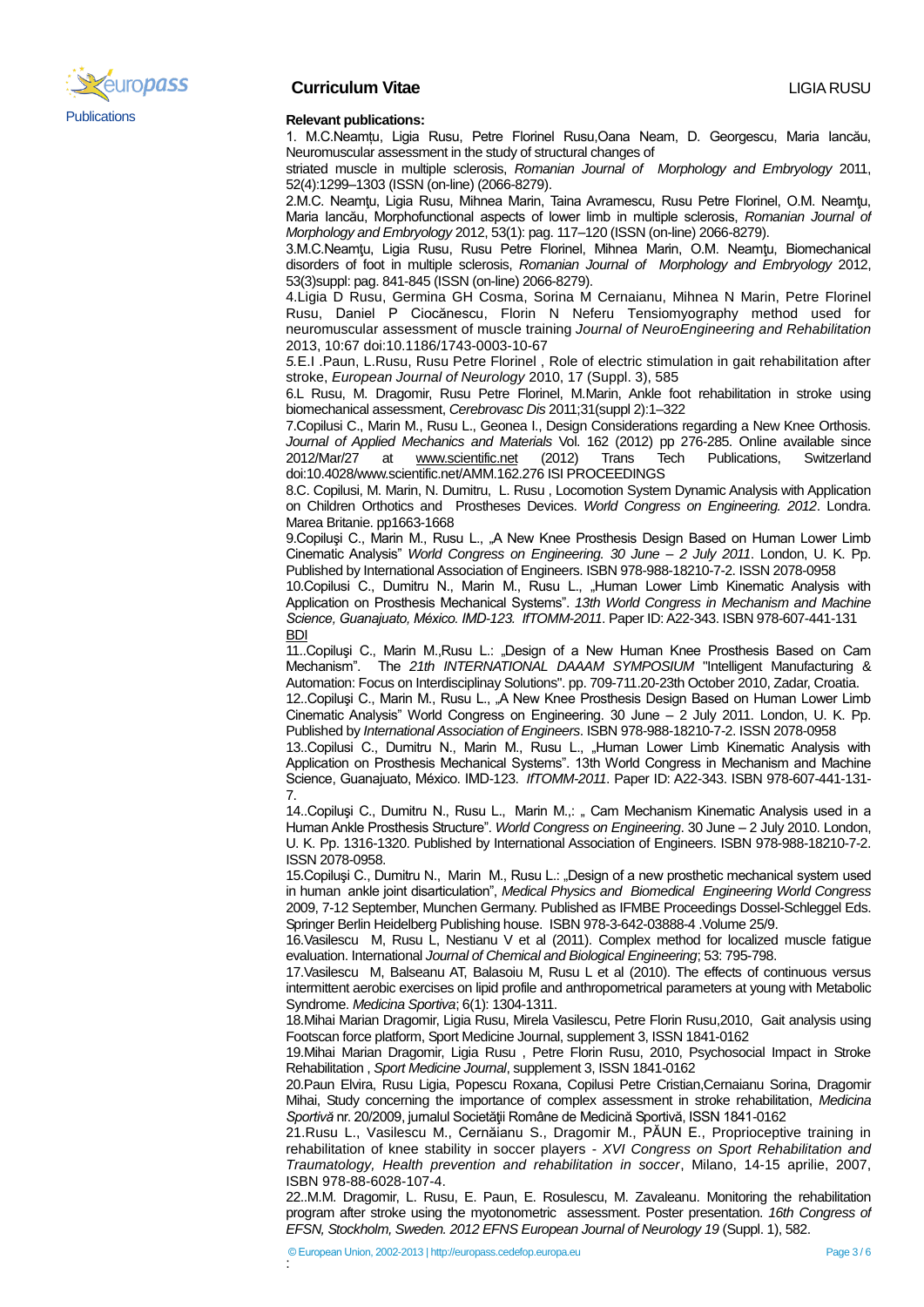

 23. Daniela Tarnita, Boborelu C., Popa D., Rusu Ligia- The three dimensional modeling of the complex virtual human elbow joint, *Romanian Journal of Morphology and Embryology*, volume 51: issue:3, p.489-495, 2010

 24.Rusu Ligia, Paun E., Fortan C., Cernaianu S., Conplex assessment and rehabilitation programm in thoracic outlet syndrome in athletes, *5th International Scientific Conference, Univ. Ljubljana*, book-p.133-137, 200

 25.Mihnea Marin, Cristian Copilusi, Ligia Rusu, Experimental Approach Regarding the Analysis of Human Complex Motions, Current Solutions in Mechanical Engineering; ISBN-13: 978-3- 03835-566-3;Selected, peer reviewed papers from the International Conference of Mechanical Engineering Periodical: *Applied Mechanics and Materials* Vol. 823; p119-125,2016

26**.** Rusu, L; Neamtu, MC Rosulescu, E ; Cosma, G Dragomir, M; Marin, MI

Analysis of foot and ankle disorders and prediction of gait in multiple sclerosis rehabilitation ; *Eropean Journal of Medical Research* , Volume: 19 Article Number: 73 DOI: 10.1186/s40001- 014-0073-5 Published**:** DEC 24 2014

 27. Ligia Rusu, Mihnea Marin, Germina Cosma, Denisa Enescu Bieru, Cristian Petre Copilusi, Mirela Maria Vasilescu Correlation between neuromuscular assessment and evoked potential in the prediction of the multiple sclerosis evolution**,** *Int J Clin Exp Med* 2016;9(9):17245-17257

 28. Neamțu Marius Cristian,,Neamțu Oana Maria, Marin Mihnea Ion, Rusu Ligia, Prediction of motor disorders in multiple sclerosis usingmuscle change structure assessment, *Rom J Morphol Embryol*  2016, 57(4):1331–1335

**Projects**

### **Director of research grants National grants:**

Director at 3 national research programs from 2006-present: *« Algorithm of implementation and monitoring of physical exercises in neuromuscular diseases", « Contributions in physical exercise applications with progressive resistance for post stroke spasticity patients", "Algorithm for complex assessment and rehabilitation of gait using physical exercises after stroke".* 

## **International grants proposal**

European projects:

1.EAHC Call 2009 **–** *IRIDE-life style* coordinator Associazione Italiana Cultura Sport;

2.FP 7- 244951 ISCOR FP7 - AN INTERCULTURAL STUDY OF CHILDHOOD OBESITY RISK FACTORS AND MEDIATORS;

3.Program Health EAC/21/2009/038 C/D3/AH/bb/ARES/2009 - SPORT&GO;

4. Program EUROCORES- NR. PROIECT 09-ETHEME-25 EUROCORES AN INTERCULTURAL STUDY OF CHILDHOOD OBESITY RISK FACTORS

5. ALGORITHM FOR ASSESSMENT AND PREVENTION OF MUSCULOSKELETAL DISORDERS IN OBESITY, FP7-HEALTH-2011-single stage-call, 2011, Coordinator UCV.

6.LDV NR.ROIECT- 20009-I-IE1-LEO05-00741, AGREEMENT LLP/LdV/TOI/2009/IRL-

519 - Life Long Learning Readiness in SMEs- ReadiSME

7.Program Erasmus Curriculum Development 503754-LLP-1-2009-1-FR-ERASMUS - International Master In Sports Tourism Engineering (IMISTE)" coordonator UNIVERSITÉ LILLE 2

8. "Sports tourism and disability"," International Master in Sports Tourism Engineering [\(http://imiste.univ-lille2.fr\)](http://imiste.univ-lille2.fr/) 503754-LLP-1-2009-1-FR-ERASMUS - Erasmus Curriculum Development - Continuing Education

9. UCV Coordinator-DIMENSAAI Project, LLP-TOI, 2012-2014

10. Coordinator Project-TAKE HEART-Erasmus+ 2015-2017

 11.Swiss and Romanian obese and overweight children: Profiles and cross-cultural differences for tailor-strategies. Swiss and Romanian obese and overweight children Profiles and cross-cultural differences for tailor-made strategies. IZERZ0\_142307 Romanian-Swiss Research Programme (RSRP)

 12. Specific Programme "Cooperation" – Theme 1 "Health";Call identifier: H2020-PHC-2015 two-stage;Proposal No: 667143-1;Acronym: IELBT

 13. Dissemination and valorisation of open innovative learning for companies in Communities of Practice in SMEs from medical sector-EAC/49/2010; KA4 Multilateral projectsnuméro de référence 518877-LLP-1-2011-1-RO-KA4-KA4MP.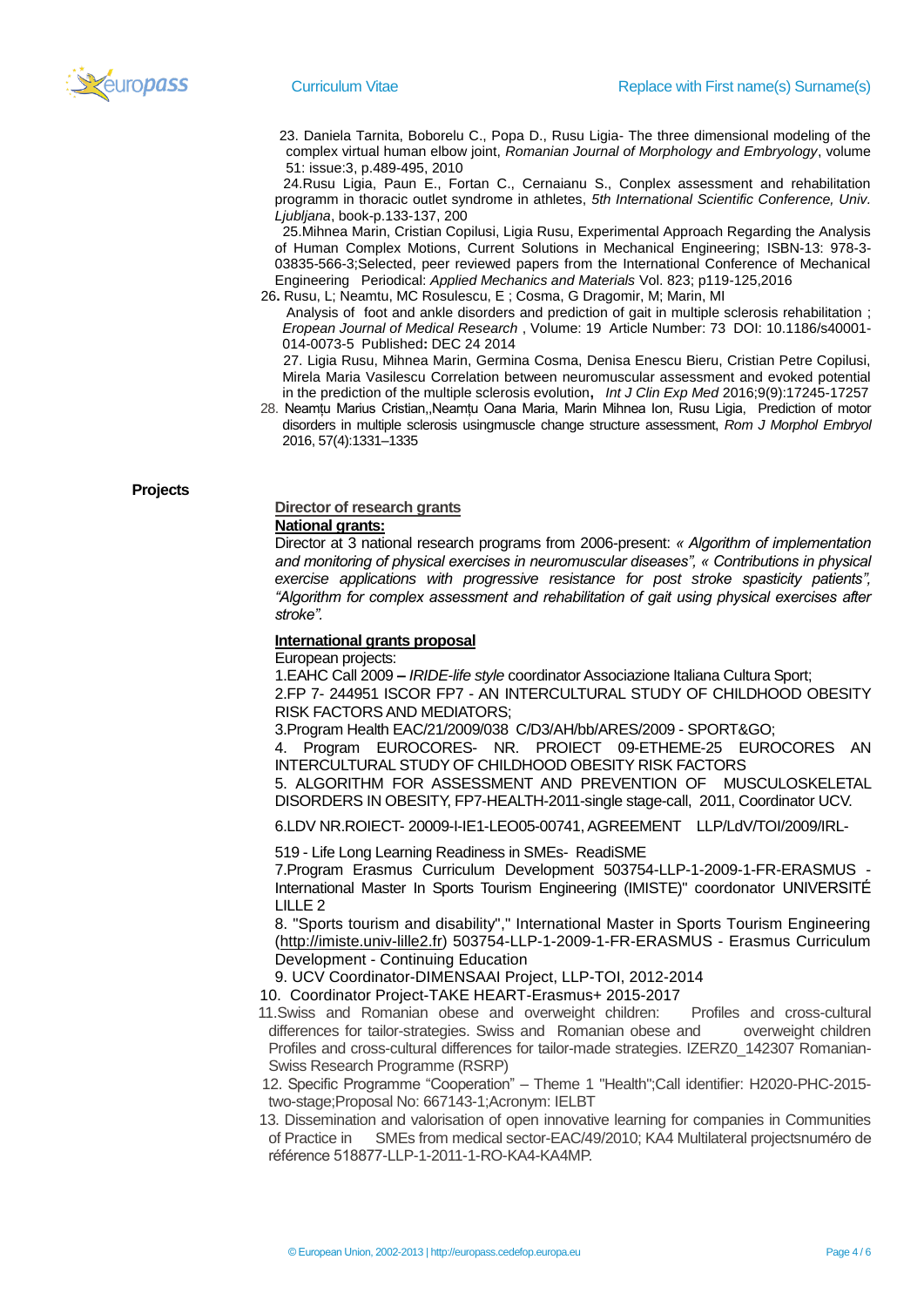

 14. Specific Programme "Cooperation" – Theme "Health";Call identifier: FP7-HEALTH-2011-single-stage Proposal No: 282516 Acronym: AAPMO- *ALGORITHM FOR ASSESSMENT AND PREVENTION OF MUSCULOSKELETAL DISORDERS IN OBESITY*

### **Member national grants**

1.Member: National Research project CEEX Module I -M-C2-2358, *"Individualized management for motor revalidation of patients with neurological and orthopaedic pathology by interdisciplinary research methodologies";*

2.Project PN II- IDEAS- *"Research regards effects of physical exercises in prophylaxis and treatment of metabolic syndrome at younger people",*

3.Project PN II- Partners "*Explore of biologic system in maximal muscle effort*"

4.Manage the International Conferences" Physical Exercises - A Complex And Modern Way To Promote Healthy Living" 2008,2009,2010.

**Director of research center: "Center for study human body motricity", University of Craiova, recognised by CNCSIS 2005.**

**Director of Laboratory of Tehniques and Innovative process in bioengineering-INCESA-Craiova**

Scientific papers-more then 120 papers presented to national and international conferences and more then 30 article published in national and international journals.

*Editor manager* from 2005-2013 Revista Medicina Sportivă-Journal of Romanian Sports Medicine Society

 *Editorial board* of Journal of Physical Education and Sport, University of Pitesti, Romania; Journal of Physical Therapy Timisoara-Romania; Montenegrin Journal of Sport Science and Medicine; Turkish Journal of Physiotherapy and Rehabilitation; BMC Research Notes, Romanian Journal of Sport Medicine

*Reviewer of Journal-Diabetes Research and Clinical Practice, Journal of International* Federation of Diabetes; American Journal of Sports Science and Medicine; PlosOne; International Sport Med Journal; Journal of Sports Sciences; Service Science and Management Research; Journal of Sport Rehabilitation;

*Member of scientific committee* of World Academy of Science and Engineering Journal

*Member of research committee* - European College of Sports and Exercise Physicians, [http://www.ecosep.eu/research-committee/\(](http://www.ecosep.eu/research-committee/)ECOSEP)

Member of malpraxis national committee, sports medicine

Expert Program CORDIS 2010,2011,2012

ERASMUS mobility program, staff training, 4-16.08.2010, Pamukkale University, Denizli, Turkey; VIA College Denamrk.RUHR Bochum University, Germany, 2015 Mobility SEE Grants-Nesna University College, Norway 2014-2015.

#### **Professional society appartenance:**

1995-International Federation of Sport Medicine 1995-Romanian Sport Medicine Society 1995-Balkan Sport Medicine Society 1995-European Sport Medicine Association 1998-European Haematology Association 2000-Romanian Society of Rehabilitation 2000-European Society of Rehabilitation 2000-European College of Sport Science

2009- European College of Sports and Exercise Physicians(ECOSEP)

 **Speaker:**

- 1. 2<sup>nd</sup> CONGRESS ECOSEP 2<sup>TH</sup> CONFERENCE SEM, London, 8-11 September 2010
- 2. XVIII International Congress of Sport Rehabilitation and Thraumatology April  $25<sup>th</sup> 26<sup>th</sup>$